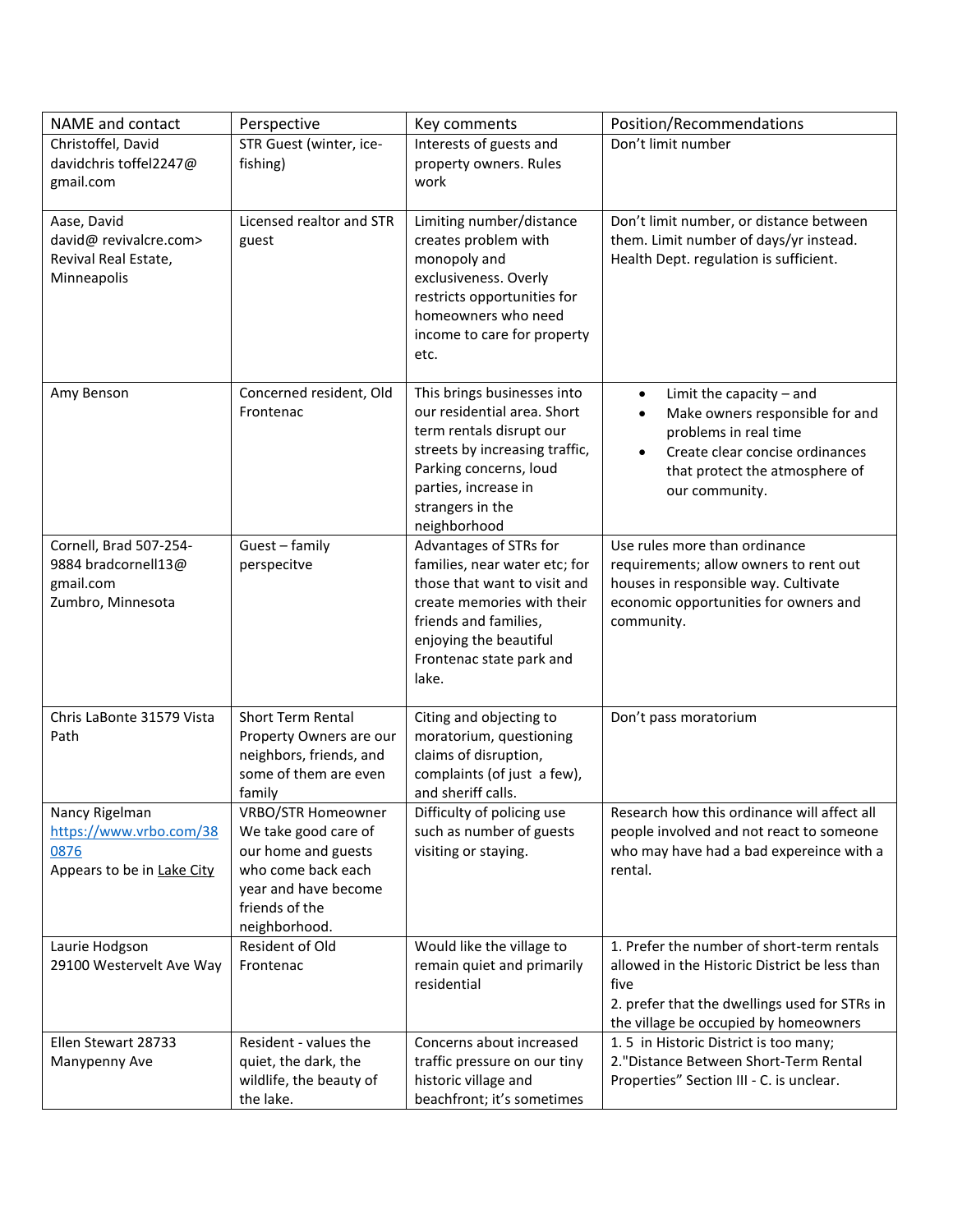|                                                                 |                                                                                                                                                                                                                                                                                                                                                                                                                                             | difficult for villagers to use<br>the boat launch and beach.<br>Concerns about properties<br>being bought up for STR<br>investmets.                                                                                                                                                                                                                                                                                                                                                                                                                                                                                                                                                                                                                                                                                                                                                                                       | 3. How long would grandfathering last?<br>Will neighbors input be considered before<br>renewing<br>4. Restrict events use of STRs<br>5. Absentee buyers/owners motivated by<br>lucrative rental income, is antithetical to<br>community culture.                                                                                                                      |
|-----------------------------------------------------------------|---------------------------------------------------------------------------------------------------------------------------------------------------------------------------------------------------------------------------------------------------------------------------------------------------------------------------------------------------------------------------------------------------------------------------------------------|---------------------------------------------------------------------------------------------------------------------------------------------------------------------------------------------------------------------------------------------------------------------------------------------------------------------------------------------------------------------------------------------------------------------------------------------------------------------------------------------------------------------------------------------------------------------------------------------------------------------------------------------------------------------------------------------------------------------------------------------------------------------------------------------------------------------------------------------------------------------------------------------------------------------------|-----------------------------------------------------------------------------------------------------------------------------------------------------------------------------------------------------------------------------------------------------------------------------------------------------------------------------------------------------------------------|
| Lorry Wendland<br>28535 Lake Ave Way                            | Resident Old Frontenac                                                                                                                                                                                                                                                                                                                                                                                                                      | I support implementing<br>regulations to limit and<br>monitor short term rentals<br>in Florence Township.                                                                                                                                                                                                                                                                                                                                                                                                                                                                                                                                                                                                                                                                                                                                                                                                                 |                                                                                                                                                                                                                                                                                                                                                                       |
| Florence Township<br><b>Heritage Preservation</b><br>Commission | <b>Township Commission</b><br>for Historic District with<br>guidelines, and advisory<br>authorities.<br>Heritage Commission is<br>required by state statute<br>for any state/nationally<br>designated historic<br>district.<br>The National Historic<br>trust for historic<br>preservation supports<br>and encourages the<br>development of<br>regulations that<br>recognize the rights and<br>needs of the residents in<br>historic places | We are concerned that a<br>proliferation of STRs in the<br>district that are unmanaged<br>will diminish the cultural<br>and historic features of the<br>district. Specifically:<br>• Price potential<br>residents out of<br>home ownership<br>• Interfere with<br>the quality of life<br>and social fabric of<br>neighborhood and<br>community<br>• Negative<br>impacts: party<br>atmosphere, noise<br>and increase of<br>traffic and<br>congestion on<br>roads.<br>The HPC has the authority<br>within their ordinance to<br>recommend to the Town<br>Board guidelines for<br>utilization of property<br>within the historic district,<br>including issuance of<br>permits and/or variances.<br>The zoning restriction and<br>our design guidelines lead<br>the HPC to recommend to<br>the TB either banning STR's<br>all together or create and<br>enforce carefully crafted<br>regulations on STR's for the<br>future. | HPC supports regulation. Lack of<br>enforcement burdens neighbors.<br>HPC recommends that no STR should be<br>allowed in Old Frontenac unless the<br>homeowner lives full-time in the<br>residence.<br>Historic districts thrive when they consist of<br>active communities of residents who<br>respect and preserve the unique cultural<br>heritage of the district. |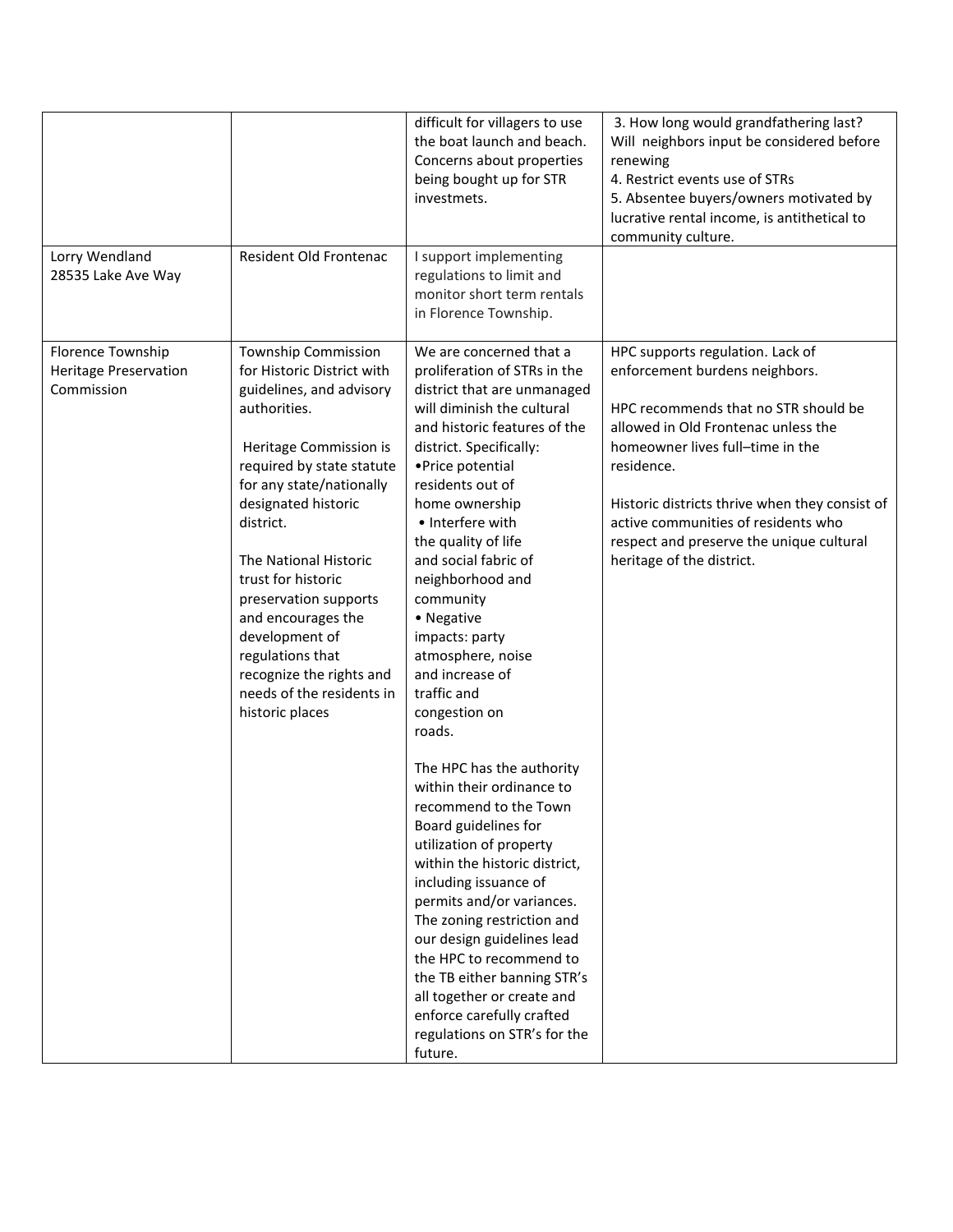| Jennifer Tepley 50 year<br>resident of Lake City<br>15 year renter of Lake City<br><b>STR</b> | Lake City STR guest.<br>Long time summer enter<br>from Lynn Wise Schmidt,<br>Lake City. Benefits of<br>returning STR visitors. | Consider associated<br>economic benefits (Lake<br>City)                                                                                                                                                                                                                                                                     | Putting people into our communities and<br>areas keeps our communities alive and<br>thriving. To deny these rentals would<br>certainly be detrimental in every way.                                                                                                                                                                                                                                                                                                                                                                                                                                                                                                                                                                                                                                                                                           |
|-----------------------------------------------------------------------------------------------|--------------------------------------------------------------------------------------------------------------------------------|-----------------------------------------------------------------------------------------------------------------------------------------------------------------------------------------------------------------------------------------------------------------------------------------------------------------------------|---------------------------------------------------------------------------------------------------------------------------------------------------------------------------------------------------------------------------------------------------------------------------------------------------------------------------------------------------------------------------------------------------------------------------------------------------------------------------------------------------------------------------------------------------------------------------------------------------------------------------------------------------------------------------------------------------------------------------------------------------------------------------------------------------------------------------------------------------------------|
| Jean Pontzer<br>29366 Lake Ave (South)<br>jeanprossl@hotmail.co<br>m                          |                                                                                                                                |                                                                                                                                                                                                                                                                                                                             | Recommended changes:<br>No more than five short term<br>1)<br>rentals in Old Frontenac. This is a<br>realistic number based on STR<br>research. Stillwater only allows 15<br>in their R-1 neighborhoods, and it<br>is a much larger community.<br>Events should be specifically<br>2)<br>banned. Stillwater limits visitors to<br>3. If we do not ban them in the<br>ordinance, it will be an ongoing<br>enforcement problem. This is a big<br>quality of life issue for a<br>neighborhood.<br>Require notification when<br>3)<br>someone applies for a STR license,<br>if there are objections a hearing<br>should be required so the<br>community can have input.<br>Consider issue of allocation of<br>4)<br>permits, with limited number.<br>Provide for community input.<br>I would prefer a 3-bedroom cap;<br>5)<br>and<br>Quiet hours 9pm - 9 am<br>6) |
| Chris Greseth<br>South Lake Avenue<br>952 221 8862                                            | STR business established<br>in Frontenac, on S. Lake<br>Ave. in 2019.                                                          | STR's are a need in our<br>community. I have seen the<br>demand first hand. Florence<br>has a long history of<br>hospitality and welcoming<br>the guest from its earliest<br>history with guest houses<br>and a hotel. Though its<br>future will look different<br>from the past, STR's are an<br>extension of that legacy. | Section II - Should be two categories<br>Everyday people/residents who<br>1.<br>many want/need to rent for a<br>limited time<br>STR Business owners need to<br>2.<br>thrive, don't restrict unreasonably<br><b>Section III</b><br>A. Permits should last more than 1 year and<br>be easy to renew/payment.<br>B. Limiting number<br>Type 1. All homeowners should have the<br>right to rent their property for a limited<br>amount of time, maybe 120 days<br>Type 2. Limiting the number of STR<br>businesses(those renting over the example<br>of 120 days) can make sense but 10 or 5<br>are too few.<br>C. Limiting distance.<br>Type 1. Distance should not be limited<br>Type 2 Keep in mind problem of monopoly<br>if allowing too few                                                                                                                 |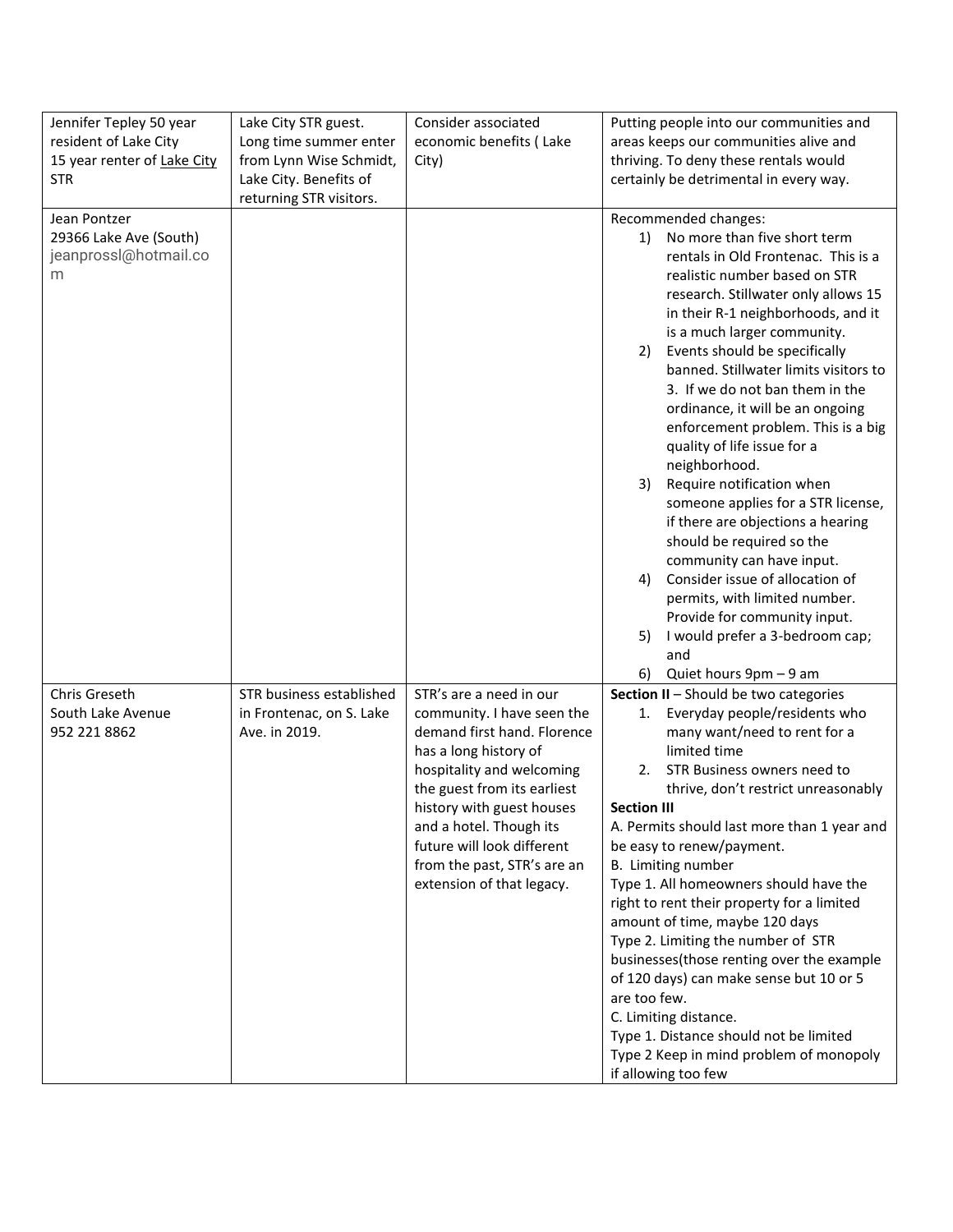|                                         |                                                     |                            | D. Health and Safety - requirements should                                    |
|-----------------------------------------|-----------------------------------------------------|----------------------------|-------------------------------------------------------------------------------|
|                                         |                                                     |                            | not be more than MDH permit good for                                          |
|                                         |                                                     |                            | multiple years (per Type 2)                                                   |
|                                         |                                                     |                            | E. Liability coverage - township should not                                   |
|                                         |                                                     |                            | be involved in this.                                                          |
|                                         |                                                     |                            | <b>Section IV</b>                                                             |
|                                         |                                                     |                            | A.Don't limit number of bedrooms, all                                         |
|                                         |                                                     |                            | homes should qualify. Use occupancy limits                                    |
|                                         |                                                     |                            | set by health dept.                                                           |
|                                         |                                                     |                            | B. Limit on number of days - a business                                       |
|                                         |                                                     |                            | level STR needs far more than 120 days;                                       |
|                                         |                                                     |                            | general home owner STR license could                                          |
|                                         |                                                     |                            | allows for up to 120 days or even 180 days.                                   |
|                                         |                                                     |                            | C. Number of cars and types of vehicles                                       |
|                                         |                                                     |                            | should not be limited as long as they fit in                                  |
|                                         |                                                     |                            | the driveway.                                                                 |
|                                         |                                                     |                            | E. Garbage/Recycling - use no more than                                       |
|                                         |                                                     |                            | 24 hours rule of thumb.                                                       |
|                                         |                                                     |                            | F. Lighting restrictions are an overreach,                                    |
|                                         |                                                     |                            | should be no different than other residents.                                  |
|                                         |                                                     |                            | I. House name or sign out front should be                                     |
|                                         |                                                     |                            | allowed. Current owners have them.                                            |
|                                         |                                                     |                            | Section V. Injunctive Relief                                                  |
|                                         |                                                     |                            | 1. Process needs to be spelled out, with                                      |
|                                         |                                                     |                            | timelines - specifically - where a dispute or                                 |
|                                         |                                                     |                            | hearing would take place for both sides to                                    |
|                                         |                                                     |                            | be heard.                                                                     |
|                                         |                                                     |                            | 2. Suspensions A-F, Again, both sides should                                  |
|                                         |                                                     |                            | be heard before restraining or issuing                                        |
|                                         |                                                     |                            | "cease and desist". This affects people's                                     |
|                                         |                                                     |                            |                                                                               |
|                                         |                                                     |                            | livelihoods and should not be taken lightly.                                  |
| Linda and Dave Buysse<br>28900 Wood Ave | STR owner/operators<br><b>Residents of Historic</b> | We are part of this        | 1. Limit to the size of the short term rentals<br>to less than four bedrooms. |
|                                         |                                                     | community and we want to   |                                                                               |
| 612 558-3818                            | District. STR is a                                  | protect our beautiful      | 2. Keep Short term rentals to under six                                       |
| linda.mohn@icloud.com                   | separate house.                                     | community and neighbors.   | adults. This would limit the impact on the                                    |
|                                         |                                                     | We do however wish to      | local residents.                                                              |
|                                         |                                                     | continue our airbnb and    | 3. Limits:                                                                    |
|                                         |                                                     | provide a place that works | a. Please allow 2 night rentals. This makes                                   |
|                                         |                                                     | for everyone               | up the majority of our rental guests.                                         |
|                                         |                                                     |                            | b. Please do not limit to total number of                                     |
|                                         |                                                     |                            | days we can rent per year.                                                    |
|                                         |                                                     |                            | 4. Procedural                                                                 |
|                                         |                                                     |                            | a. Use a simple application process.                                          |
|                                         |                                                     |                            | b. Establish peope a process to deal with                                     |
|                                         |                                                     |                            | problem properties.                                                           |
|                                         |                                                     |                            | c. Having the ability to revoke the short                                     |
|                                         |                                                     |                            | term rental application, would limited the                                    |
|                                         |                                                     |                            | problem properties.                                                           |
|                                         |                                                     |                            | d. Airbnb has feedback and rules that also                                    |
|                                         |                                                     |                            | monitor STR owners.                                                           |
|                                         |                                                     |                            | 5. Short Term Rentals should not be used                                      |
|                                         |                                                     |                            | for events such as weddings or big group                                      |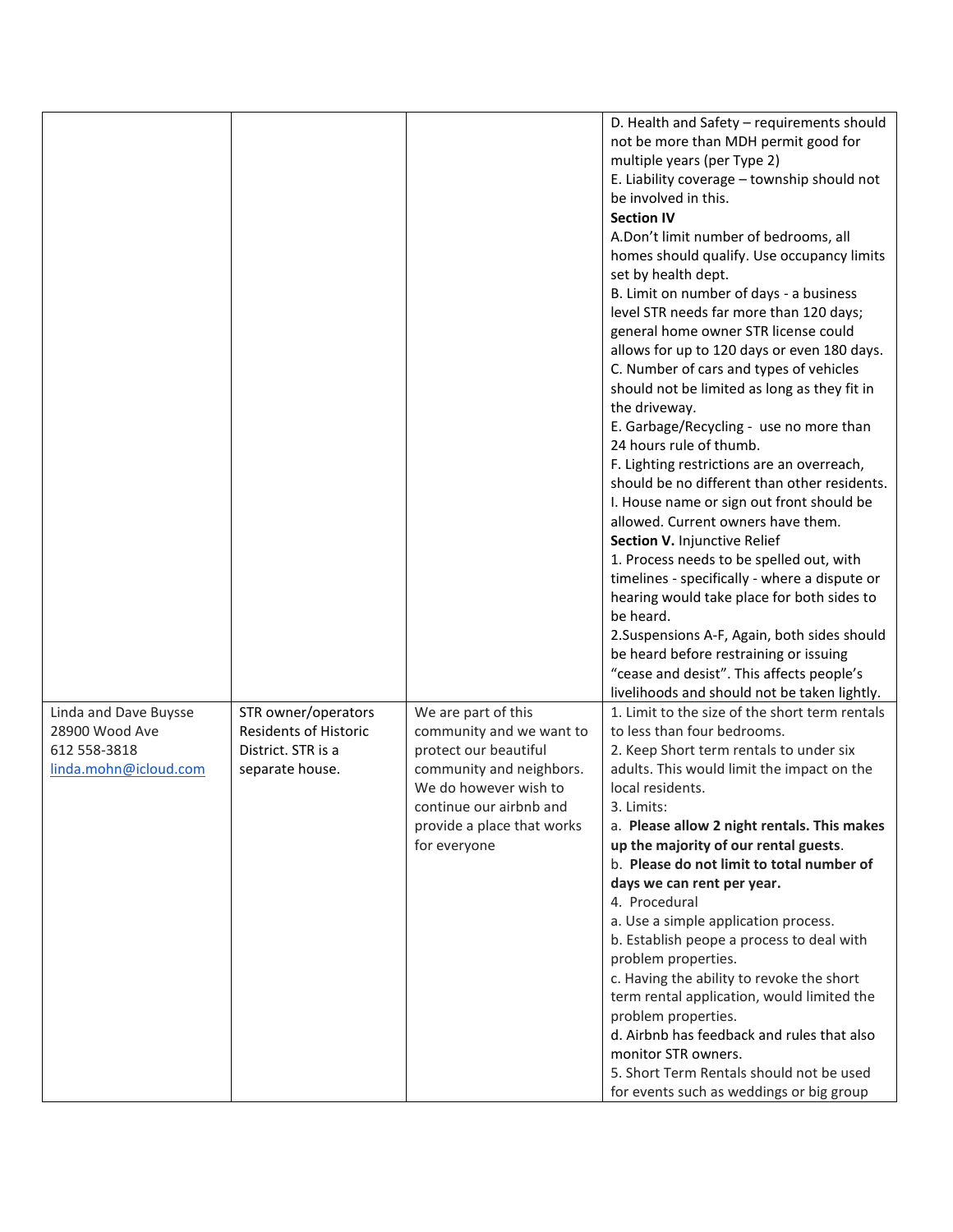|                                    |                                                                                 |                                                                                                                                                                                                                                                                                                                                                              | celebrations. We have that stated in our                                                                                                                                                                                                                                                                                                                                                                                                                                                                                                                                                                                                                                                                                                                                                                                                                                                                                                                                       |
|------------------------------------|---------------------------------------------------------------------------------|--------------------------------------------------------------------------------------------------------------------------------------------------------------------------------------------------------------------------------------------------------------------------------------------------------------------------------------------------------------|--------------------------------------------------------------------------------------------------------------------------------------------------------------------------------------------------------------------------------------------------------------------------------------------------------------------------------------------------------------------------------------------------------------------------------------------------------------------------------------------------------------------------------------------------------------------------------------------------------------------------------------------------------------------------------------------------------------------------------------------------------------------------------------------------------------------------------------------------------------------------------------------------------------------------------------------------------------------------------|
|                                    |                                                                                 |                                                                                                                                                                                                                                                                                                                                                              | airbnb agreement.                                                                                                                                                                                                                                                                                                                                                                                                                                                                                                                                                                                                                                                                                                                                                                                                                                                                                                                                                              |
|                                    |                                                                                 |                                                                                                                                                                                                                                                                                                                                                              |                                                                                                                                                                                                                                                                                                                                                                                                                                                                                                                                                                                                                                                                                                                                                                                                                                                                                                                                                                                |
| Mitch Johnson                      | Homeowner on South<br>Lake Ave.                                                 | The township offers many<br>opportunities to promote<br>commerce and share the<br>local amenities with the<br>general public: Villa Maria<br>hotel and event center<br>(soon); public beach area<br>with a dock and boat<br>launch; Frontenac State<br>Park; Hok-Si-La Municipal<br>Park; The Sportsman Club<br>available for rent; local<br>parks are free. | Consider the following:<br>Stillwater defines a commercial<br>a.<br>enterprise as a rental that is not<br>the owner's primary residence.<br>b. In 2020 Air B&B enacted a global<br>party ban on all vacation rental<br>properties<br>Roseville & Crow Wing Co.<br>c.<br>minimum stay requirements from<br>7 to 30 days<br>Prior Lake prohibits rental or lease<br>d.<br>under 60 days in all residential<br>districts<br>St. Louis Park & Edina prohibit<br>e.<br>rental in R1 for less than 1 month;<br>but a homeowner can rent a room<br>in an owner-occupied home on a<br>nightly basis.<br>f.<br>In Spring Lake Park any STR must<br>be away from quiet<br>neighborhoods.                                                                                                                                                                                                                                                                                                 |
| Jay Kouchich<br>29402 Lake Ave (S) | Homeowner S. Lake<br>Ave. immediately<br>adjacent to the<br><b>Grenseth STR</b> | This STR has been highly<br>disruptive to our<br>community and our<br>home life.                                                                                                                                                                                                                                                                             | In section IIIC, entitled Authorization, the<br>new proposed short term rental ordinance<br>recommends a minimum distance of no<br>less than 1,000 feet between Short Term<br>Rental Properties recognizing the nuisance<br>created to the immediate neighbors having<br>them spaced too closely. We currently live<br>sandwiched between 2 Short Term Rental<br>Properties, one of which has been in<br>violation of the existing Florence Township<br>Zoning Ordinance dated 5/18/15 as well as<br>the revised Zoning Ordinance 2/18/20.<br>Their neglect of the existing Ordinance as<br>well as the numerous complaints that have<br>been brought to the board and on file with<br>VRBO has led to the current Cease and<br>Decease order. Then why should this STR<br>be "grandfathered in" when it has been in<br>clear violation of the existing ordinance?<br>They should be subject to the new<br>proposed STR rules that are currently under<br>review for adoption, |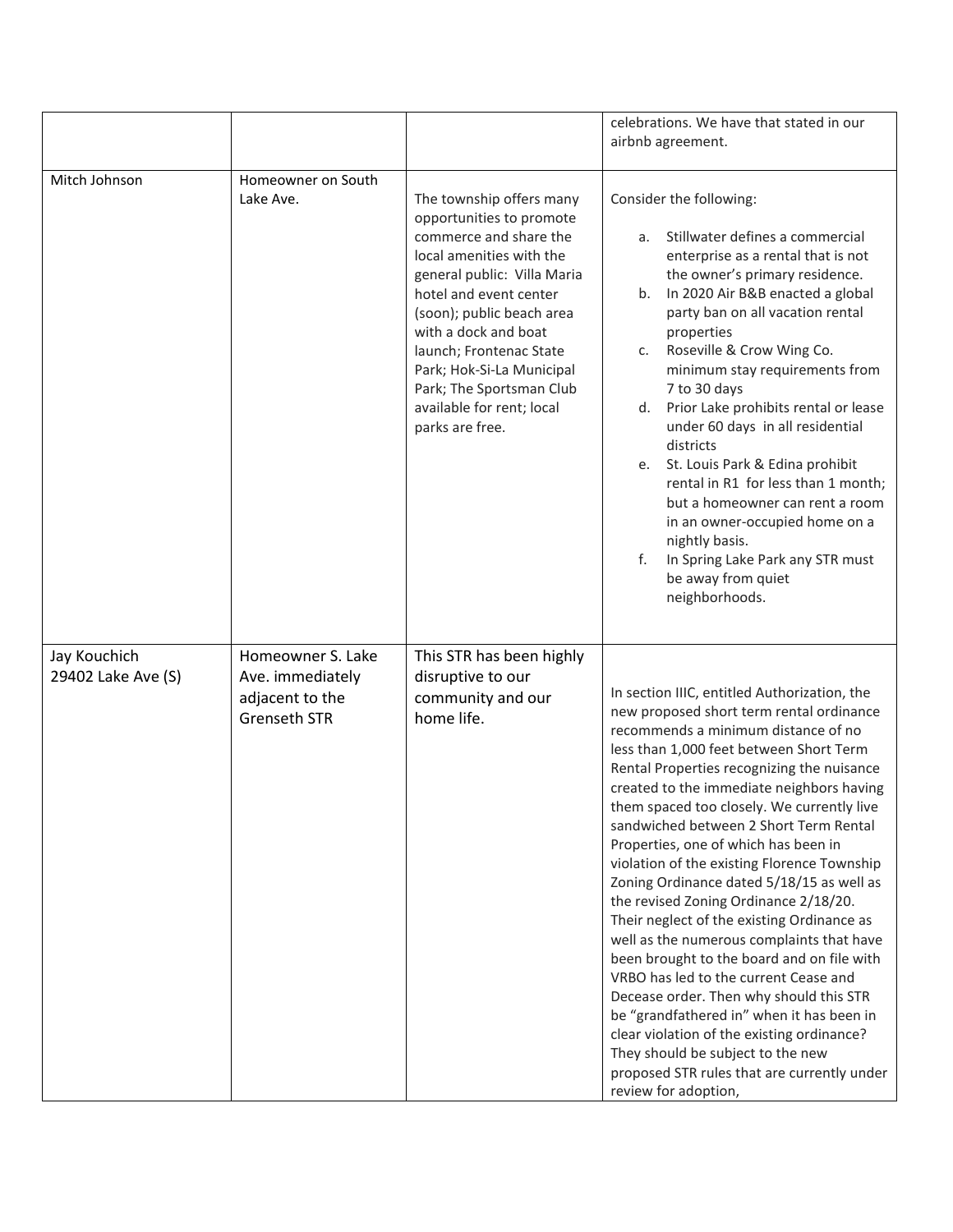| Pam Pontzer                                                              | Homeowner S. Lake Ave                                                                                                                                                                                                  | 1. STRs are not allowed in<br>the Frontenac Zoning<br>Ordinance (4.1); no use not<br>expressly permitted is<br>prohibited; "No land shall<br>be used for any purpose<br>other than a permitted use<br>expressly allowed under<br>this ordinance."<br>2. Township ordinance does<br>allow (8.1 K) "customary<br>home occupationscarried<br>on in the main structure, in<br>not more than 25% of the<br>floor space<br>3. A conditional use permit<br>is required for use of 25-<br>50%.<br>4. Bed and Breakfasts are<br>allowed.                                    | There are existing provisions for<br>$\bullet$<br>home business.<br>We should not be legalizing a use<br>$\bullet$<br>that is detrimental to the historical<br>nature and use of the community<br>STRs are unwanted and highly<br>$\bullet$<br>regulated in most other<br>communities<br>As in Florence Township they<br>$\bullet$<br>cause controversy that rips the<br>fabric of community.                                                                                                                                                                                                                                         |
|--------------------------------------------------------------------------|------------------------------------------------------------------------------------------------------------------------------------------------------------------------------------------------------------------------|--------------------------------------------------------------------------------------------------------------------------------------------------------------------------------------------------------------------------------------------------------------------------------------------------------------------------------------------------------------------------------------------------------------------------------------------------------------------------------------------------------------------------------------------------------------------|---------------------------------------------------------------------------------------------------------------------------------------------------------------------------------------------------------------------------------------------------------------------------------------------------------------------------------------------------------------------------------------------------------------------------------------------------------------------------------------------------------------------------------------------------------------------------------------------------------------------------------------|
| Cathy Kouchich                                                           | Home owner on S. Lake                                                                                                                                                                                                  | Describes negative impacts                                                                                                                                                                                                                                                                                                                                                                                                                                                                                                                                         | Identifies Heidi Hartzell's situation, as                                                                                                                                                                                                                                                                                                                                                                                                                                                                                                                                                                                             |
| 29402 Lake Avenue (S)                                                    | Ave Way, impacted by<br>STRs on both sides of<br>her home.<br>Descibing<br>neighborhood: I had<br>never lived in a<br>neighborhood like Lake<br>Ave before. We all know<br>each other and look out<br>for one another. | to neighborhood feeling:<br>"Since these STR's have<br>come into the<br>neighborhood, we all feel<br>uneasy. We dread<br>weekends. Watching car<br>after car after car pull into<br>the driveways on Friday<br>afternoon, 2,4,6,8,10<br>strangers unloading their<br>groceries, their suitcases<br>and their coolers. And then<br>more non-renters coming in<br>during the day for a party.<br>Then loading everything<br>back up on Sunday<br>morning, only to be<br>repeated the next weekend,<br>with a new load of<br>strangers invading the<br>neighborhood." | planning commissioner and STR owner, is a<br>conflict of interest and according to bylaws<br>(cited), should not participate in discussion<br>or vote.<br>Consider rental for no less than 7<br>$\bullet$<br>days (party issue)<br>Disallow events like Airbnb<br>$\bullet$<br>Permit by interim use, require<br>$\bullet$<br>annual renewal that allows input<br>from neighbors<br>Currently illegal STRs to comply<br>$\bullet$<br>with new ordinance<br>Quite time should extend between<br>$\bullet$<br>10 pm and 9:30 am (not 7 am)<br>which is DNR rule.<br>Would limit of 3 bedrooms,<br>eliminate the STR with 4<br>bedrooms? |
| Cory Koplin<br>Red Wing<br><corykoplin@gmail.com></corykoplin@gmail.com> | Former HPC chair for 13<br>years, establishing<br>history of family cabin<br>on S. Lake Ave., 60+<br>years, offered as a short<br>term rental for many<br>years.                                                       | Historic hospitality of<br>Frontenac as the "Newport<br>of the West", and later<br>Methodist camp, girl scout<br>camp and cottages along<br>the lake busy with friends,<br>family, and guests.                                                                                                                                                                                                                                                                                                                                                                     | Frontenac can and should<br>$\bullet$<br>continue to welcome weekly<br>visitors to our community, exactly<br>as the founder himself did over<br>150 years ago                                                                                                                                                                                                                                                                                                                                                                                                                                                                         |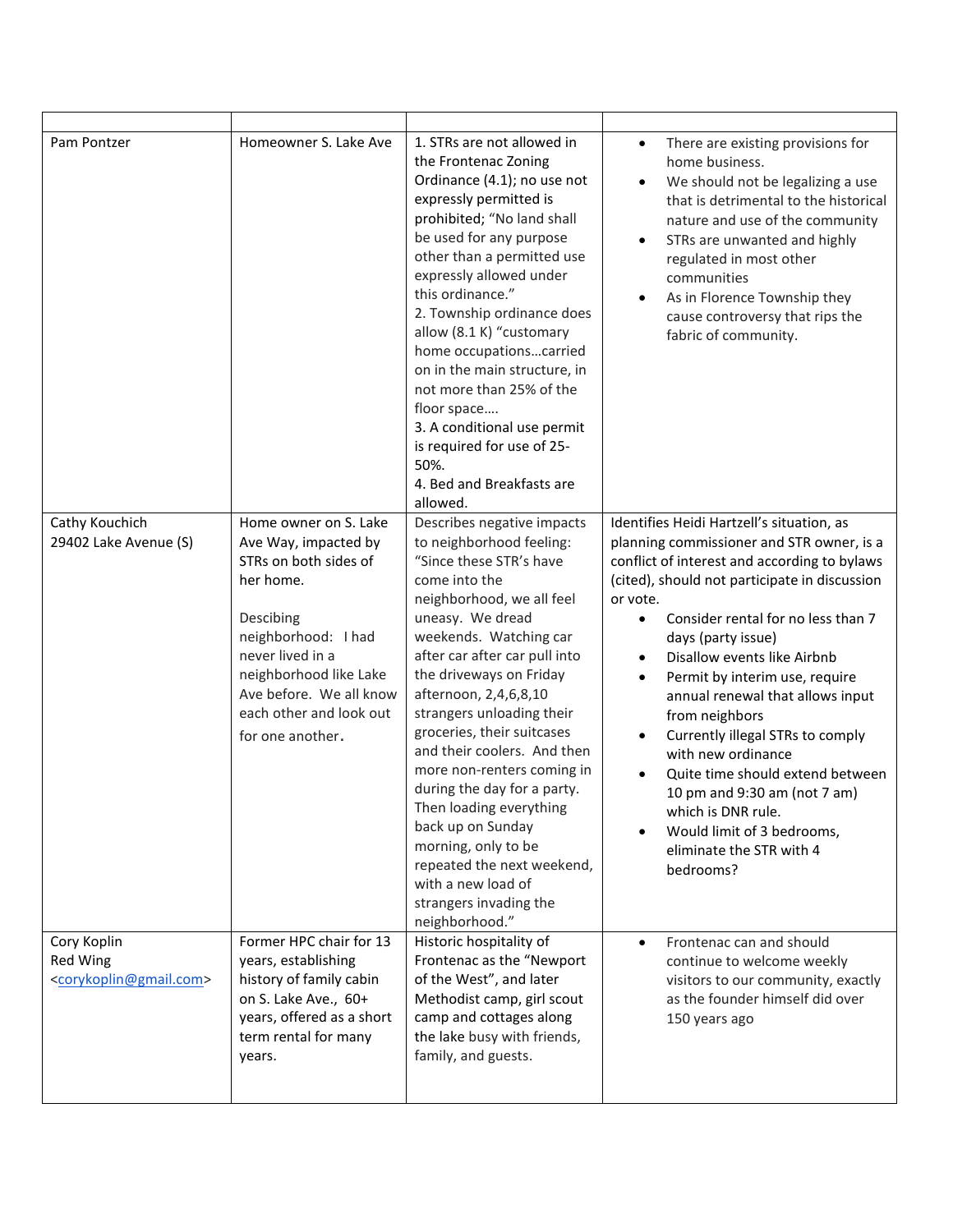| Jane Lorentzen<br>29065 Wood Avenue    | Home/property owner<br>It is clear that STRs are<br>difficult to regulate, and<br>the longer communities<br>wait to regulate them,<br>the greater the problem<br>becomes.<br>This historic village is<br>unique in MN and needs<br>to have its rural and<br>historic essence<br>protected. | A key point others often<br>miss is that it is not just a<br>building we hope to<br>preserve, but allowing the<br>historic use of properties to<br>be preserved.<br><b>Supporting these draft</b><br>ordinance provisions:<br>1). Requiring owners to<br>apply for an IUP<br>2). Requiring a property<br>owner or manager to live<br>nearby t.<br>3). Requiring a large<br>distance between STR<br>properties - at least 1,000<br>feet between STRs.<br>eighbors and community.<br>4). Downlighting is<br>important to help protect<br>the dark skies.<br>5). Significant fines levied<br>for infractions of the<br>ordinance, so that there is<br>serious consequence to<br>disregarding it, is essential.<br>6). Limiting the number of<br>cars allowed will help to<br>lessen chaos for neighbors. | <b>Changes Needed:</b><br>1). The ordinance would be stronger and<br>prevent more problems if it prohibited<br>renters from hosting events. Airbnb now<br>bans all events.<br>2). The number of people allowed to rent<br>should be limited to six. A limit should be<br>placed on how many visitors are allowed,<br>as well.<br>3). The definition of families is needlessly<br>complicated and difficult to understand.<br>This needs either to be cleaned up or<br>eliminated.<br>4). 5 STRs in Old Frontenac is too many in<br>a small village with homes so close to one<br>another. Having 10 STRs in all of Florence<br>Township makes sense, given the<br>geographic size, but I'd recommend a limit<br>of 3 or 4 in Old Frontenac.<br>5). Limiting rentals to a minimum of two<br>days is too short a time. In Minnesota,<br>examples of towns that have revised<br>ordinances and increased the minimum<br>number of rental days to lessen problems<br>include Prior Lake, St. Louis Park, Hopkins |
|----------------------------------------|--------------------------------------------------------------------------------------------------------------------------------------------------------------------------------------------------------------------------------------------------------------------------------------------|-------------------------------------------------------------------------------------------------------------------------------------------------------------------------------------------------------------------------------------------------------------------------------------------------------------------------------------------------------------------------------------------------------------------------------------------------------------------------------------------------------------------------------------------------------------------------------------------------------------------------------------------------------------------------------------------------------------------------------------------------------------------------------------------------------|--------------------------------------------------------------------------------------------------------------------------------------------------------------------------------------------------------------------------------------------------------------------------------------------------------------------------------------------------------------------------------------------------------------------------------------------------------------------------------------------------------------------------------------------------------------------------------------------------------------------------------------------------------------------------------------------------------------------------------------------------------------------------------------------------------------------------------------------------------------------------------------------------------------------------------------------------------------------------------------------------------------|
|                                        |                                                                                                                                                                                                                                                                                            |                                                                                                                                                                                                                                                                                                                                                                                                                                                                                                                                                                                                                                                                                                                                                                                                       | and Eagan; all require a minimum STR stay<br>of 7-30 days. Aiken County only allows one<br>group of renters to check into a STR every 7<br>days). If people want to come to Florence<br>Township for 1 or 2 nights, they can stay at<br>the Villa Maria.                                                                                                                                                                                                                                                                                                                                                                                                                                                                                                                                                                                                                                                                                                                                                     |
| Lynne Staker<br>29308 Lake Ave Way (S) | Homeowner                                                                                                                                                                                                                                                                                  |                                                                                                                                                                                                                                                                                                                                                                                                                                                                                                                                                                                                                                                                                                                                                                                                       | Supports:<br>1. STR ordinance with fewer STRS in Old<br>Frontenac due to closeness of lots. No ore<br>than 3 STRS with at least 500 ft. between.<br>2. Any STR not 6 years older or more, not<br>grandfathered, must apply<br>No events<br>3. Three cars maximum on property<br>No parking on boulevard, no sidewalks,<br>space needed for walking, biking etc.                                                                                                                                                                                                                                                                                                                                                                                                                                                                                                                                                                                                                                              |

See: attachments to Jean Pontzer's comments, summarizing key STR ordinances consulted.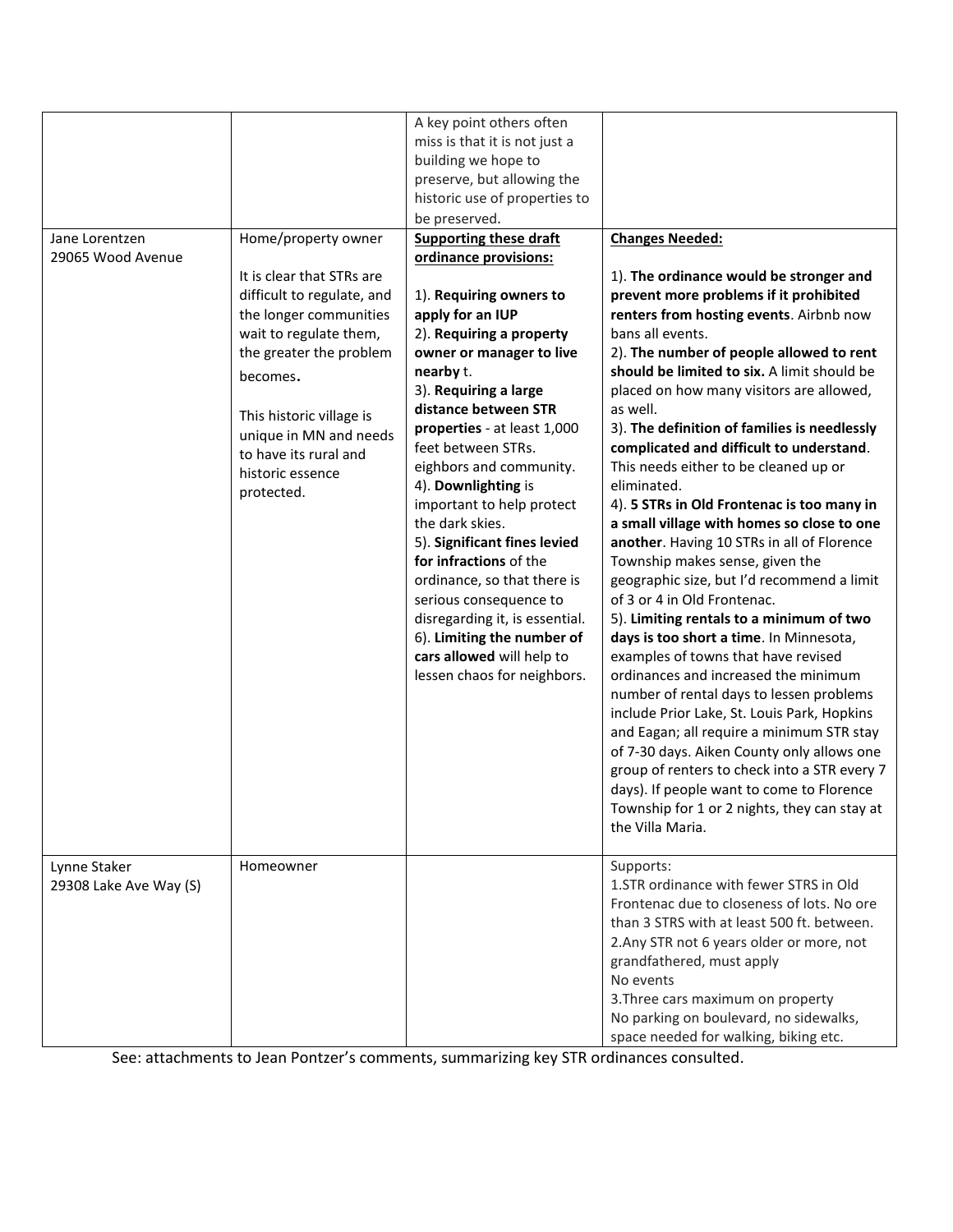## **From November 2021 minutes, summary of current STR owners:**

The following STR owners introduced themselves to the Planning Commission and shared some specifics of their operations:

Paul Thompson and Lynn Schmidt – 36117 Hwy 61 Blvd. Long established duplex rental, with owners in residence on one side, renting out the other side as an STR. When not in residence, renting by the month or longer, rental agreements and rules in place. (No complaints)

Jim and Ann Schreck– South Lake Ave – Frontenac family home, not a primary residence. Long time, repeat renters for a variety of time periods. Does not advertise on Airbnb/Vrbo. No complaints.

Chris Grenseth – South Lake Ave. Bought the Ruggles house for STR. Has run it for @2 years. (Has not received cease and desist letter). Advertises on Airbnb/Vrbo. (Complaint record).

Hartzells– STR owners in Pepin (and Lake City), in September purchased a rental home in Frontenac Station on the pond, hoping to establish as an STR (per: Heidi Hartzell Sept PC mtg)

Randy Koplin (S. Lake Ave) whose family home was upgraded after parents' death and is being run as an STR to recover costs. The family wants to keep the house.

Linda Buysse lives in the historic district. She has run a second property on Westervelt as an STR for the last couple of years.

## **These are the homes currently being advertised for Frontenac on AirBnb 3-28-22**



**SUPERHOST** 

4.86 (165)

1. Entire home

Frontenac Cottage near Lake Pepin. Located steps away from Frontenac State Park. Access to a public beach is just blocks away. Great area for biking and hiking. Wonderful for cross country skiing in the winter. Frontenac Golf is two miles away. Address is 29023 Westervelt Way Frontenac,MN 55026 We just added a 3 person Healthmate Sauna in the lower level. A perfect retreat and get away. \$150 night